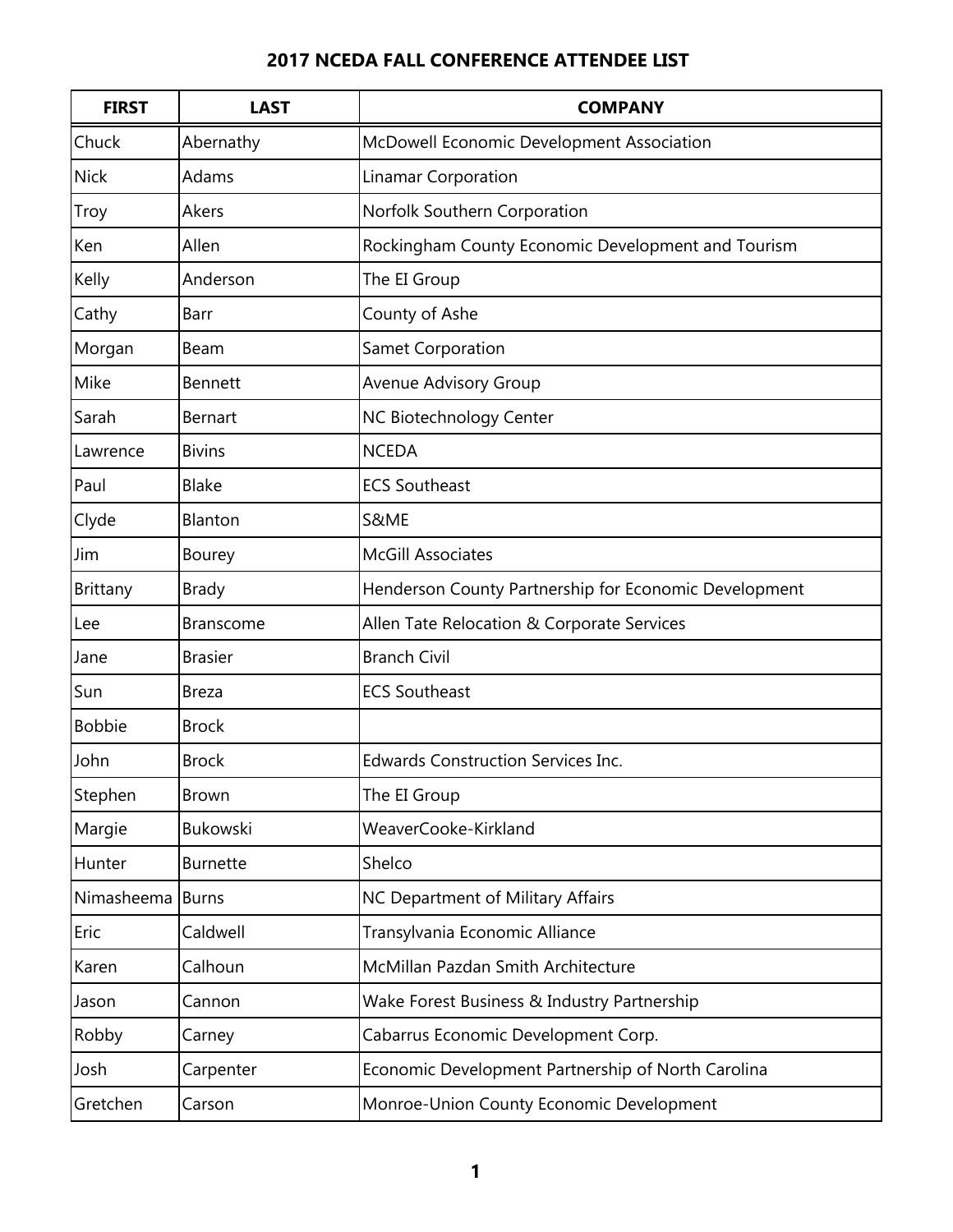| <b>FIRST</b>  | <b>LAST</b>   | <b>COMPANY</b>                                               |
|---------------|---------------|--------------------------------------------------------------|
| Mark          | Caudill       | Shelco                                                       |
| Tyler         | Chaffee       | <b>Winston-Salem Business</b>                                |
| Chris         | Chung         | Economic Development Partnership of North Carolina           |
| Mark          | Clasby        | Haywood Economic Development Council                         |
| Terry Ann     | Clasby        |                                                              |
| Carol         | Clemmons      | Allen Tate Relocation & Corporate Services                   |
| John          | Coggin        | NC Rural Economic Development Center                         |
| <b>Bud</b>    | Cohoon        |                                                              |
| Amanda        | Conner        | <b>NC Global TransPark</b>                                   |
| Tony          | Copeland      | NC Department of Commerce                                    |
| Pat           | Corso         | Moore County Partners in Progress                            |
| Rod           | Crider        | RowanWORKS Economic Development                              |
| Kristy        | Crisp         | City of Gastonia                                             |
| Jan           | Critz         | Rockingham County Economic Development and Tourism           |
| Holly         | Crosby        | NC Department of Commerce                                    |
| Cyndi         | Dancy         | Dancy Research                                               |
| <b>Brenda</b> | Daniels       | <b>ElectriCities of NC</b>                                   |
| Mark          | Davis         | <b>Triad Design Group</b>                                    |
| Marvin        | Davis         | The Wooten Company                                           |
| Tracy         | Dellinger     | Economic Development Partnership of North Carolina           |
| Bob           | <b>DeMers</b> | Coaching Works                                               |
| Charlie       | <b>Dick</b>   | <b>Environmental Air Systems</b>                             |
| Birgit        | Dilgert       | Rutherford County Economic Development                       |
| Mark          | Donham        | City of Albemarle                                            |
| Scott         | Dorney        | North Carolina Military Business Center                      |
| Mike          | Dougherty     | Eden Downtown Development Inc.                               |
| Scott         | Dowell        | <b>ECS Southeast</b>                                         |
| Clark         | Duncan        | Economic Development Coalition for Asheville-Buncombe County |
| Charlie       | Eadie         | InterCon Building Co.                                        |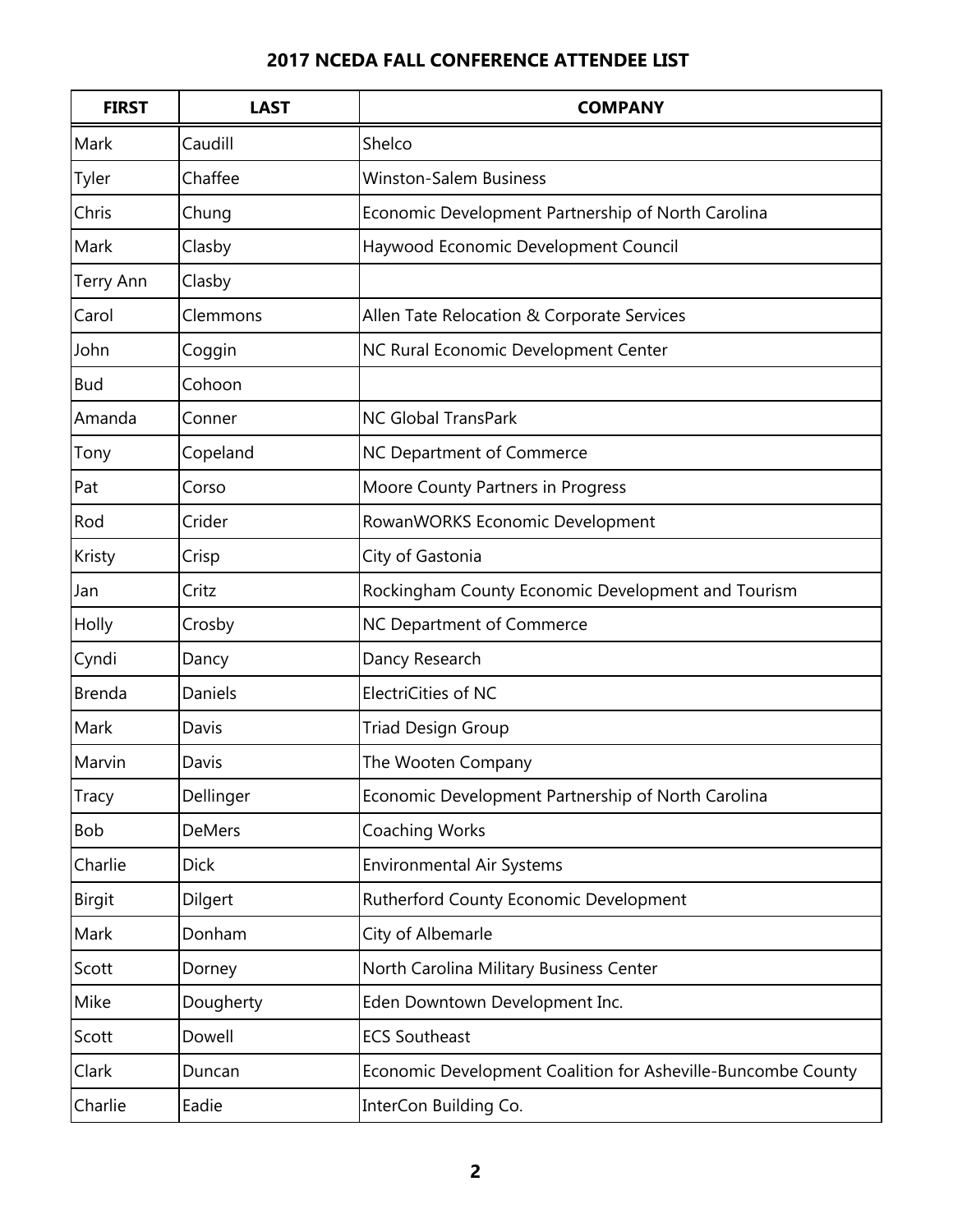| <b>FIRST</b>  | <b>LAST</b>   | <b>COMPANY</b>                                     |
|---------------|---------------|----------------------------------------------------|
| <b>Brad</b>   | Eagy          | <b>SEPI Engineering</b>                            |
| Bill          | Early         | Hertford County Economic Development Commission    |
| Larry         | Eberhart      | <b>Evans General Contractors</b>                   |
| Michael       | Ebert         | Economic Development Partnership of North Carolina |
| Melvin        | Edison        | <b>Dominion Energy</b>                             |
| Dave          | Efird         | NC Department of Commerce                          |
| Deepal        | Eliatamby     | <b>Alliance Consulting Engineers</b>               |
| Frank         | Emory         | Economic Development Partnership of North Carolina |
| Dan           | Esteban       | <b>Alliance Consulting Engineers</b>               |
| Erin          | Farris        | S&ME                                               |
| Matthew       | Fogleman      | <b>ECS Southeast</b>                               |
| Pell          | Foster        |                                                    |
| Sonny         | Foster        | Smithson Inc.                                      |
| John          | Geib          | Duke Energy                                        |
| George        | Genero        | <b>Alliance Consulting Engineers</b>               |
| Mike          | Geouge        | Sanford Holshouser Economic Development Consulting |
| <b>Nate</b>   | Gilbert       | <b>Dominion Energy</b>                             |
| Ronnie        | Goswick       | Carolina Sunrock                                   |
| Walt          | Gray          | ms consultants                                     |
| <b>Nate</b>   | Groover       | Economic Development Partnership of North Carolina |
| Michael       | Haley         | Wake County Economic Development                   |
| Josh          | Hallingse     | Transylvania Economic Alliance                     |
| <b>Billie</b> | Hansen        | The Wooten Company                                 |
| Jennifer      | Harkness      | Economic Development Partnership of North Carolina |
| Bill          | <b>Harris</b> | <b>Vannoy Construction</b>                         |
| Tyler         | Hastings      | <b>Encompass Energy Services</b>                   |
| Charles       | Hayes         | <b>East Carolina University</b>                    |
| Jan           | Hayes         |                                                    |
| Stuart        | Heishman      | Duke Energy                                        |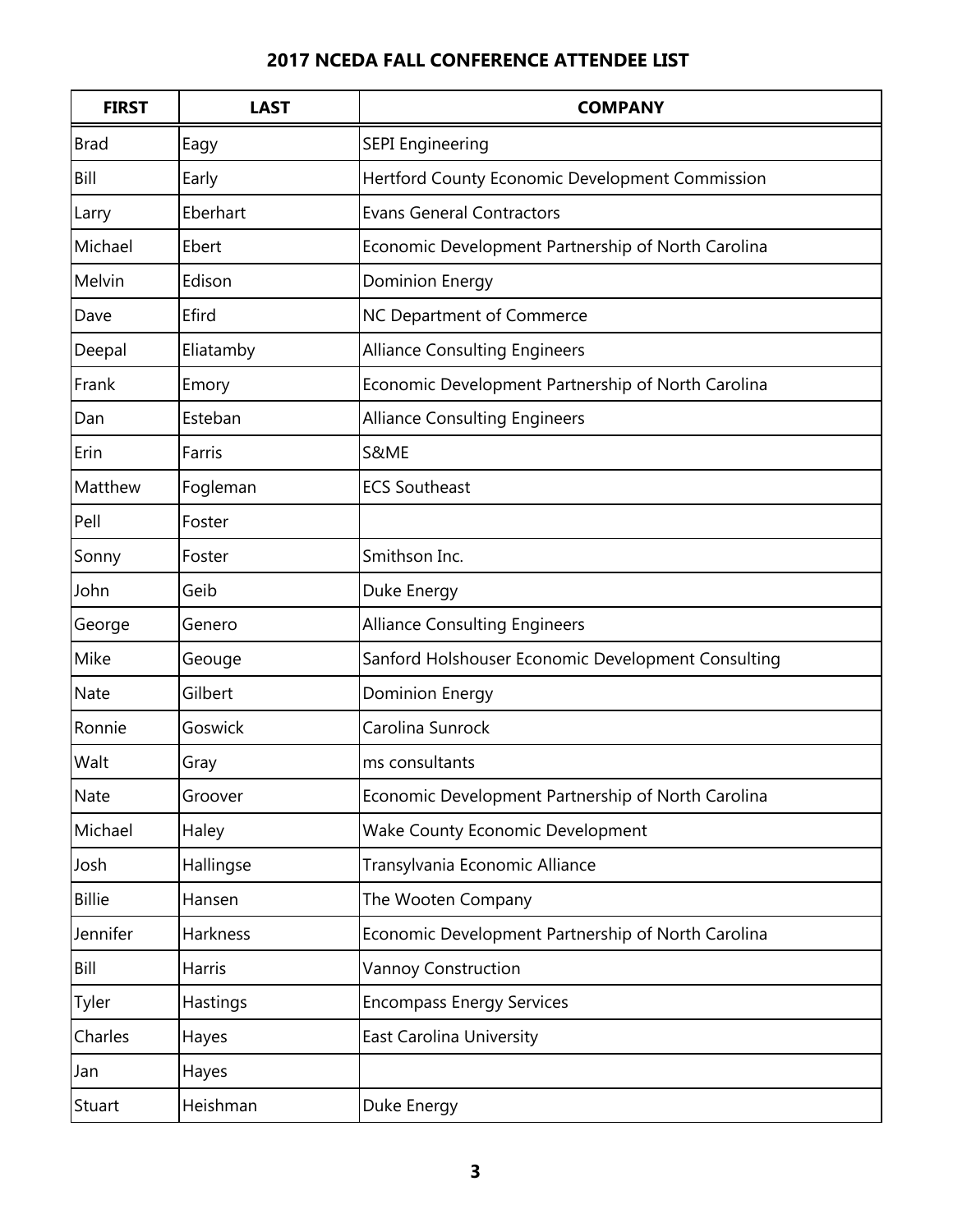| <b>FIRST</b>  | <b>LAST</b> | <b>COMPANY</b>                                        |
|---------------|-------------|-------------------------------------------------------|
| Loren         | Hill        | High Point Economic Development Corporation           |
| Conley        | Hilliard    | Dewberry                                              |
| George        | Hining      | <b>MHAworks Architecture</b>                          |
| <b>Burton</b> | Hodges      | Henderson County Partnership for Economic Development |
| Hope          | Hopkins     | <b>Burke Development</b>                              |
| Steve         | Hunting     | Parker Poe                                            |
| Dennis        | Jarvis      | Altavista Office of Economic Development              |
| Robin         | Jenkins     | <b>New South Strategies</b>                           |
| Tommy         | Jenkins     | Macon County Economic Development Commission          |
| Chris         | Johnson     | Johnston County Economic Development                  |
| Randall       | Johnson     | NC Biotechnology Center                               |
| Tom           | Johnson     | Rutherford County Economic Development                |
| Anna          | Johnston    | Holly Springs Economic Development                    |
| Charles       | Jones       | <b>Dominion Energy</b>                                |
| Livian        | Jones       | <b>Streamline Development</b>                         |
| Todd          | Jorgenson   | Jorgenson Consultant                                  |
| Bill          | Joslin      | McMillan Pazdan Smith Architecture                    |
| James         | Joyner      | Solutions-IES / Draper Aden Associates                |
| James         | Kelly       | <b>McCrory Construction</b>                           |
| Karen         | Kieffer     | <b>Philen Construction</b>                            |
| Colin         | Kiser       | Economic Development Partnership of North Carolina    |
| Sheila        | Knight      | Jacksonville Onslow Economic Development              |
| Olivia        | Koone       | Economic Development Partnership of North Carolina    |
| Chris         | Kouri       | Nexsen Pruet                                          |
| Mike          | Kriston     | McDonald York Building Company                        |
| Irena         | Krstanovic  | Holly Springs Economic Development                    |
| Gary          | Lanier      | Columbus County Economic Development Commission       |
| Bob           | Leak        | <b>Winston-Salem Business</b>                         |
| Mackenzie     | Ledet       | <b>Stonehenge Capital Company</b>                     |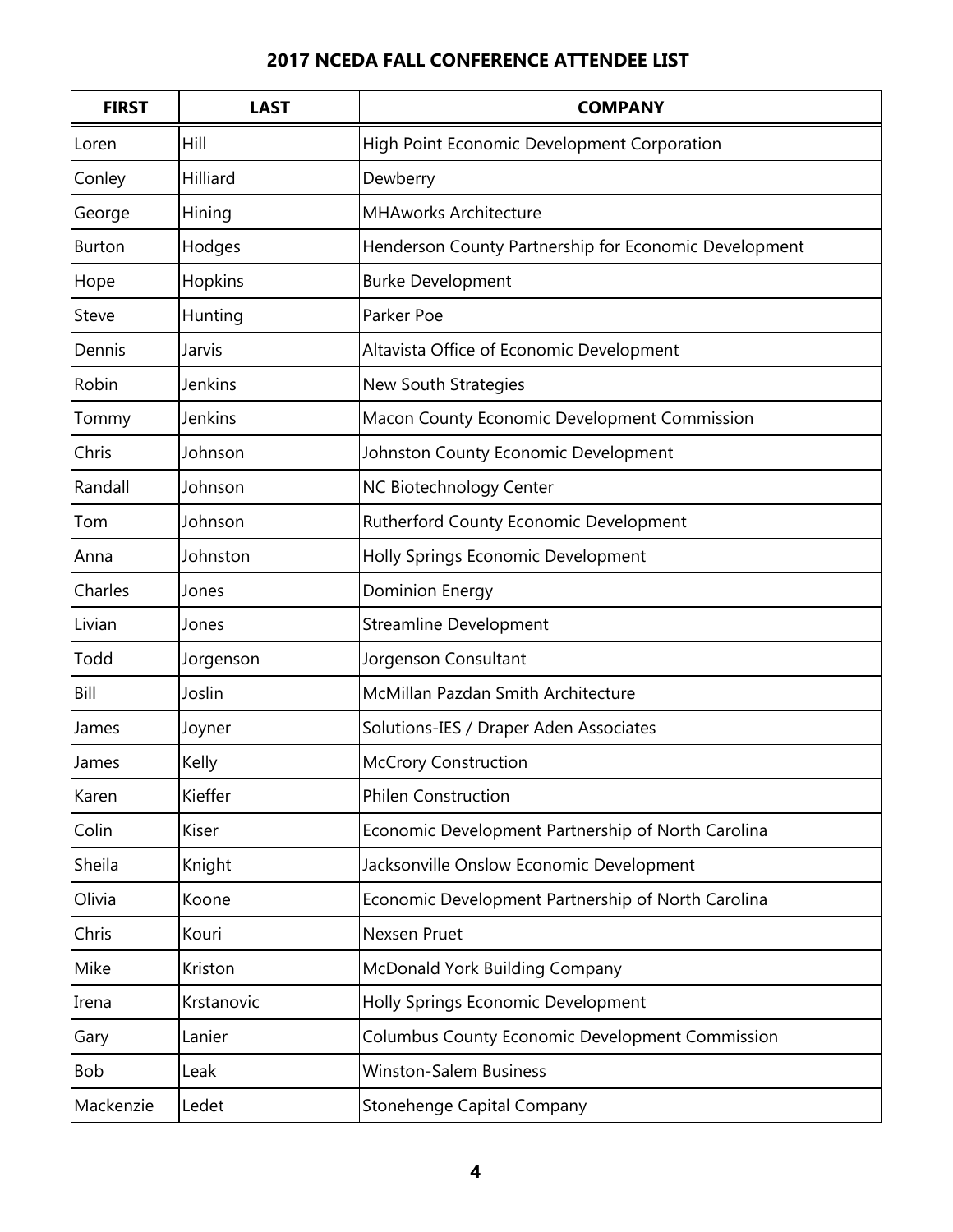| <b>FIRST</b> | <b>LAST</b> | <b>COMPANY</b>                                     |
|--------------|-------------|----------------------------------------------------|
| Laura        | Lee         | Economic Development Partnership of North Carolina |
| Andre        | Lennon      | <b>Alliance Consulting Engineers</b>               |
| Alan         | Lewis       | The Keith Corporation                              |
| Mary         | Lilley      | Greenfield                                         |
| Randy        | Lipshay     | <b>ESP Associates</b>                              |
| Maureen      | Little      | <b>NC Community College System</b>                 |
| Larry        | Lombardi    | <b>Currituck County Economic Development</b>       |
| John         | Loyack      | Economic Development Partnership of North Carolina |
| Ron          | Mahle       | Monroe-Union County Economic Development           |
| John         | Mancuso     | <b>SKA Consulting Engineers</b>                    |
| John         | Marek       | Anson Economic Development Partnership             |
| Lisa         | Martin      | Capitol Advantage Associates Inc.                  |
| Jessica      | Martin-Lane | WR-Martin Inc.                                     |
| Ryder        | Mathias     | Cohn Reznick                                       |
| Ryan         | Mayer       | Survey PC                                          |
| David        | McConnell   | <b>Charlotte Center City Partners</b>              |
| Ryan         | McDaniels   | Lake Norman Economic Development                   |
| Latrella     | McElrath    | HomeTrust Bank                                     |
| Lee          | McElrath    | <b>PSNC Energy</b>                                 |
| Neal         | McElveen    | <b>Terracon Consultants</b>                        |
| Mike         | McIntyre    | Poyner Spruill                                     |
| Jason        | McLeod      | <b>ECS Southeast</b>                               |
| Kasey        | McWhorter   | S&ME                                               |
| Jane         | Meyer       | <b>NCEDA</b>                                       |
| Terri        | Meyers      | Froehling & Robertson                              |
| Eddie        | Miller      | <b>NC Electric Cooperatives</b>                    |
| Emily        | Miller      | McAdams & Associates                               |
| Roger        | Miller      | McAdams & Associates                               |
| April        | Mills       | Ward and Smith                                     |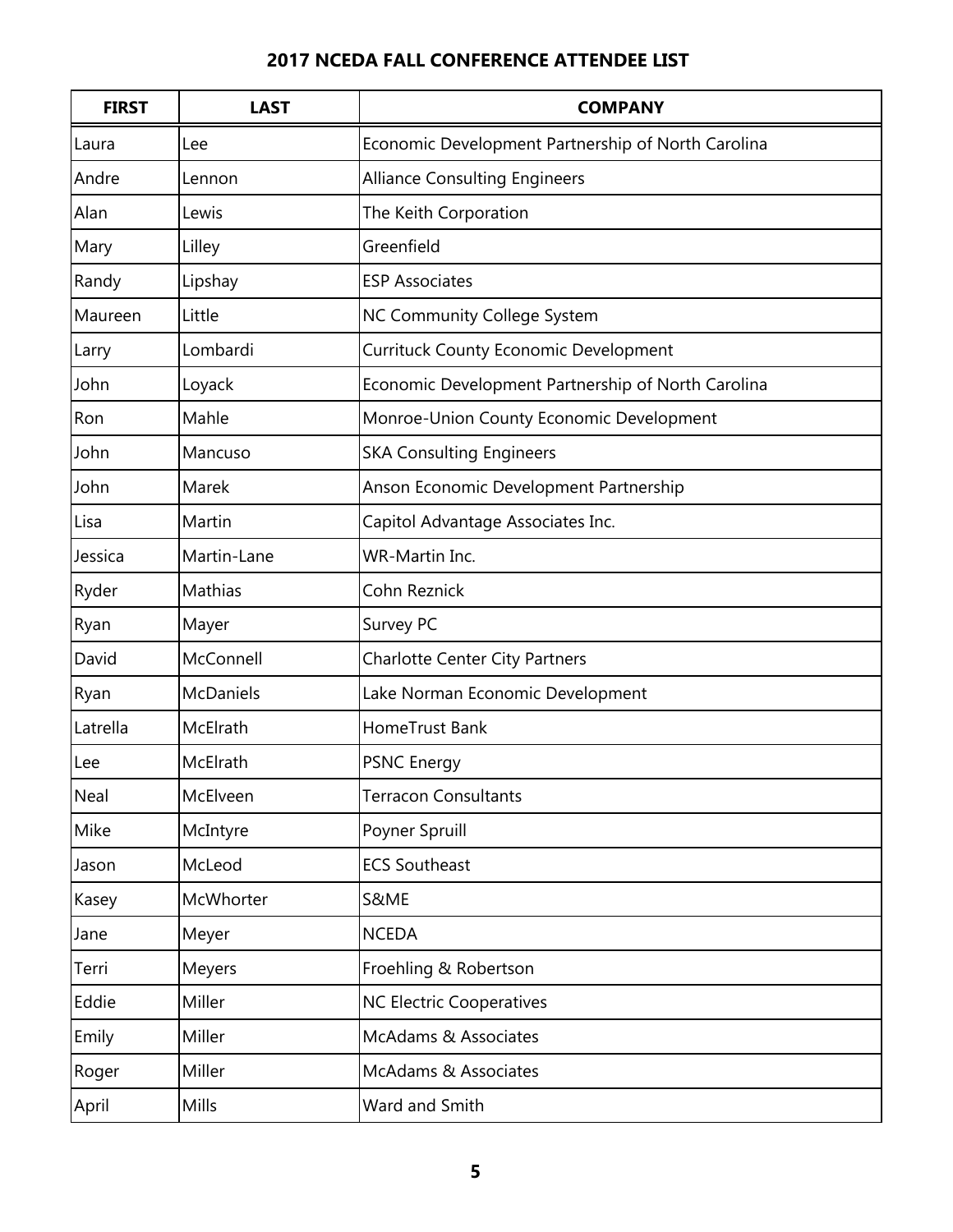| <b>FIRST</b>  | <b>LAST</b>         | <b>COMPANY</b>                                     |
|---------------|---------------------|----------------------------------------------------|
| Phil          | Mintz               | North Carolina Manufacturing Extension Partnership |
| Patricia      | Mitchell            | Appalachian State University                       |
| Jenny         | Mizelle             | WithersRavenel                                     |
| Anna Lea      | Moore               | North Carolina Railroad Company                    |
| Crystal       | Morphis             | <b>Creative Economic Development Consulting</b>    |
| Kristen       | Murray              | <b>Dominion Energy</b>                             |
| Ryan          | Nance               | Economic Development Partnership of North Carolina |
| Autney        | Nelms               |                                                    |
| John          | Nelms               | Duke Energy                                        |
| Frank         | Newman              | <b>Alliance Consulting Engineers</b>               |
| Jim           | Nichols             | O'Brien/Atkins Associates                          |
| Sara          | Nichols             | Madison County Department of Development Services  |
| Melanie       | O'Connell Underwood | Economic Development Partnership of North Carolina |
| Jeff          | Oden                | Stewart                                            |
| Aaron         | Ouellette           | The Port of Virginia                               |
| Katy          | Parker              | Economic Development Partnership of North Carolina |
| JJ            | Patterson           | <b>Lomax Construction</b>                          |
| Ernie         | Pearson             | Nexsen Pruet                                       |
| Raul          | Peralta             | <b>ECS Southeast</b>                               |
| David         | Perez               | <b>Terracon Consultants</b>                        |
| Matthew       | Pierce              | <b>Garner Economics</b>                            |
| Chris         | Platé               | Monroe-Union County Economic Development           |
| Mark          | Pope                | Lenoir County Economic Development                 |
| Neal          | Porter              | Landmark Builders                                  |
| Vivian        | Powell              | <b>NCEDA</b>                                       |
| Sam           | Powers              | City of Asheville Economic Development             |
| Rich          | Price               | Jackson County Government                          |
| Julie         | Pruett              | Catawba County Economic Development Corporation    |
| <b>Brooks</b> | Raiford             | <b>NC Technology Association</b>                   |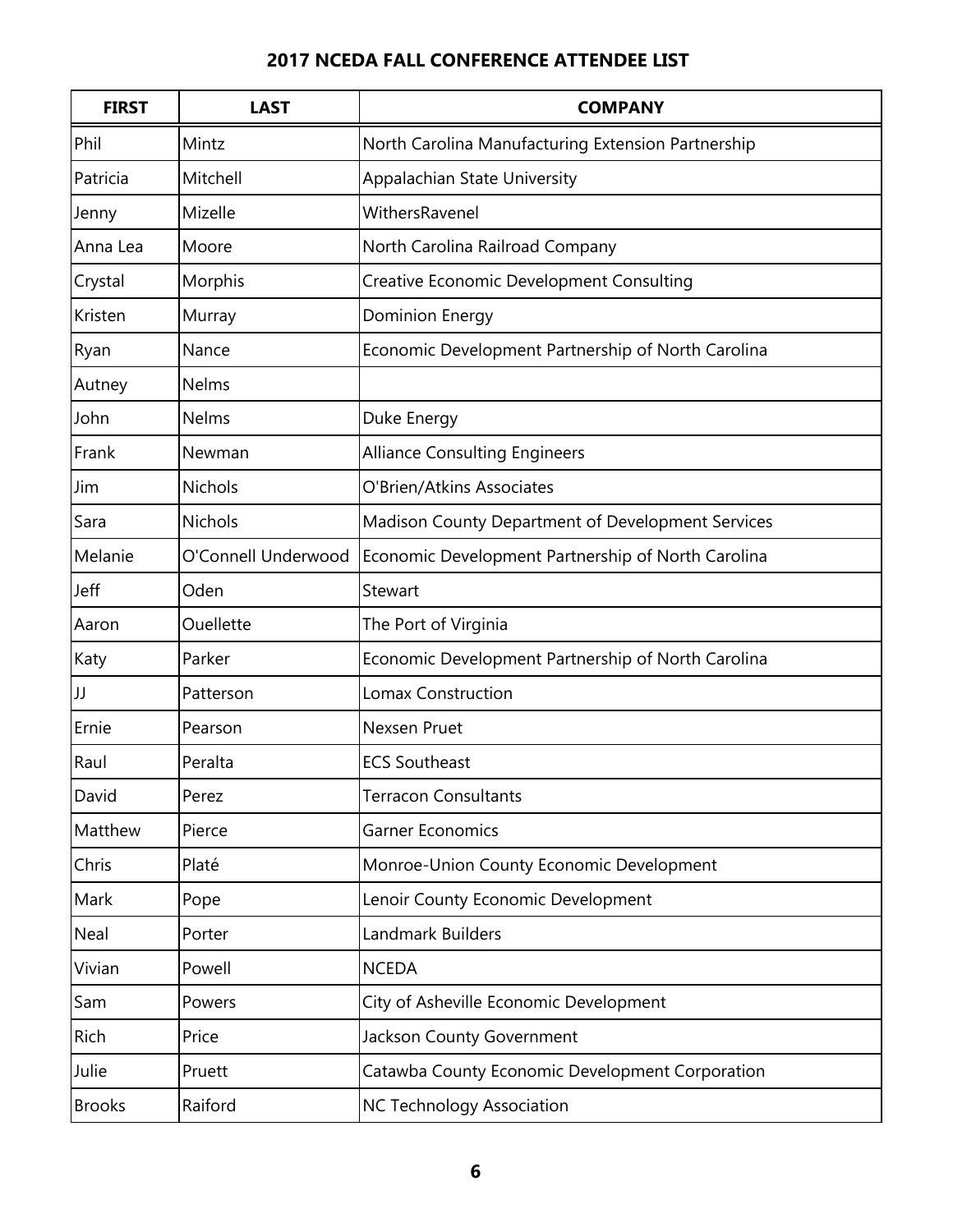| <b>FIRST</b>  | <b>LAST</b>      | <b>COMPANY</b>                                                   |
|---------------|------------------|------------------------------------------------------------------|
| Lindsey       | Rhoden           | McMillan Pazdan Smith Architecture                               |
| Alyssa        | Riddle           | Economic Development Partnership of North Carolina               |
| Bill          | Roberts          | Duke Energy                                                      |
| Russ          | Rogerson         | Mooresville South Iredell EDC / Statesville Regional Development |
| Julie Ann     | Roper            | <b>PSNC Energy</b>                                               |
| Shannon       | Sapp             | Wayne Brothers                                                   |
| <b>Boomer</b> | Sassman          | Big Boom Design                                                  |
| Jason         | Semple           | Martin County Economic Development Corporation                   |
| Courtney      | Skunda           | NC Biotechnology Center                                          |
| Carolyn       | Sloop            | Wells Fargo Bank                                                 |
| Abby          | Smith            | Walbridge                                                        |
| Melissa       | Smith            | Economic Development Partnership of North Carolina               |
| Mike          | Smith            | <b>Stanly County Economic Development Commission</b>             |
| Mike          | Solomon          | <b>Timmons Group</b>                                             |
| Robin         | Spinks           | Greenfield                                                       |
| David         | Spratley         | Economic Development Partnership of North Carolina               |
| Joe           | <b>Stallings</b> | Town of Garner                                                   |
| Joe           | Starr            | <b>Terracon Consultants</b>                                      |
| Evan          | Stone            | Economic Development Partnership of North Carolina               |
| John          | Swope            | Sampson County Economic Development Commission                   |
| Ellen         | Tai              | Economic Development Partnership of North Carolina               |
| Andrew        | Tate             | Henderson County Partnership for Economic Development            |
| Ben           | Teague           | Economic Development Coalition for Asheville-Buncombe County     |
| Allie         | Thomas           | Wilkinson ERA Real Estate                                        |
| Donna         | Tipton-Rogers    | <b>Tri-County Community College</b>                              |
| Sandra        | Trivett          | Sanford Holshouser Economic Development Consulting               |
| Drew          | Turner           | Concrete Supply Co.                                              |
| Tommy         | Turner           | Newmark Knight Frank                                             |
| Jim           | Van Derzee       | <b>CSX Transportation</b>                                        |